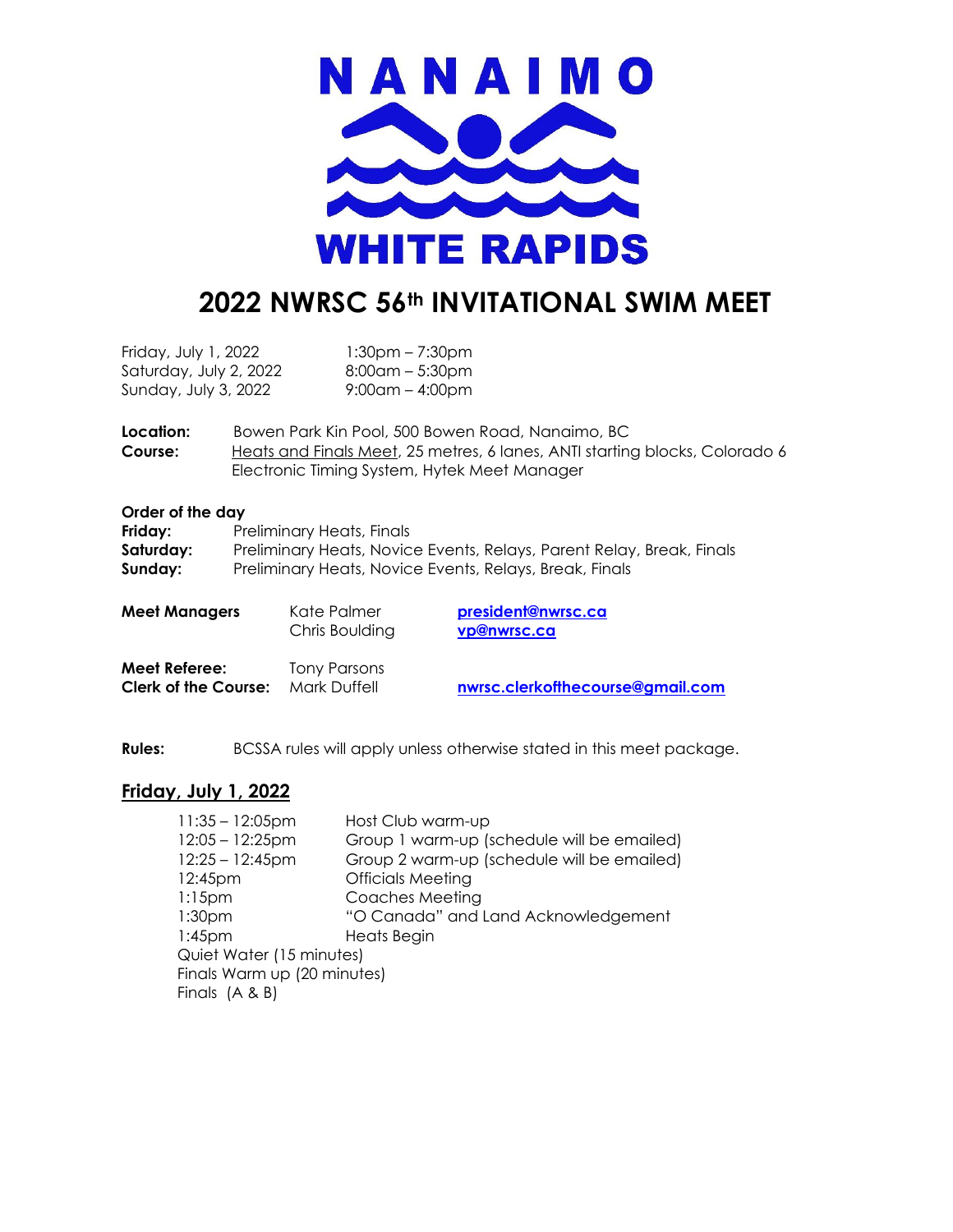## **Saturday, July 2, 2022**

| $6:15$ to $6:45$ am        | Host Club warm-up                   |
|----------------------------|-------------------------------------|
| $6:45$ to 7:15am           | Group 1 warm-up                     |
| 7:15 to 7:45am             | Group 2 warm-up                     |
| 7:30am                     | <b>Officials Meeting</b>            |
| $7:45$ am                  | Coaches Meeting                     |
| $8:00$ am                  | "O Canada" and Land Acknowledgement |
| $8:15$ am                  | Heats Begin                         |
| Relays                     |                                     |
| Parent Relay               |                                     |
| Quiet Water (15 Minutes)   |                                     |
| <b>Regional Cheer</b>      |                                     |
| Finals Warmup (20 minutes) |                                     |
| Finals $(A & B)$           |                                     |
|                            |                                     |

## **Sunday, July 3, 2022**

| 7:15 to 7:45 am            | Host Club warm-up                   |
|----------------------------|-------------------------------------|
| 7:45 to 8:15 am            | Group 2 warm-up                     |
| 8:15 to 8:45 am            | Group 1 warm-up                     |
| 8:30 am                    | <b>Officials Meeting</b>            |
| 8:45 am                    | Coaches Meeting                     |
| 9:00am                     | "O Canada" and Land Acknowledgement |
| $9:15$ am                  | Heats begin                         |
| Relays                     |                                     |
| Quiet Water (15 minutes)   |                                     |
| Finals Warmup (20 minutes) |                                     |
| Finals $(A & B)$           |                                     |

## **Instructions For Meet Entries**

## **PLEASE be careful to enter your swimmers in the appropriate divisions.**

Entries are due **Monday, June 27, 2022 by 10:00 pm (PT) (include your validation list in alphabetical order by swimmer).** All swimmers may enter a maximum of five individual events plus two relays. **Do not enter Novices or Parent Relays using Hytek !!** 

#### **Email entries to the Clerk of the Course [nwrsc.clerkofthecourse@gmail.com](mailto:nwrsc.clerkofthecourse@gmail.com)**

Please be aware of which event number you enter your swimmers. The meet has been set up so there will be multiple divisions swimming in the same event. Unfortunately, on the entry browser in Swim Manager, it does not specify which divisions are for what events. Be sure to cross reference the meet package when you are doing entries. For example, you won't be able to see that event 211 is Div. 1-3 Girls 50m Free, so it will be easy to enter your Div. 2 swimmer in event 213 (Div. 4-8). The system will not catch these incorrect entries.

## **Entering O-Cats**

Be advised that this is a Standard style meet, and Hy-Tek will sort O-Cats automatically for finals, so it is unnecessary to follow the VI Region guidelines on entering O-Cats. Simply enter the swimmer in the Div. 1-3 O-Cat 1 or Div. 4-8 O-Cat 2.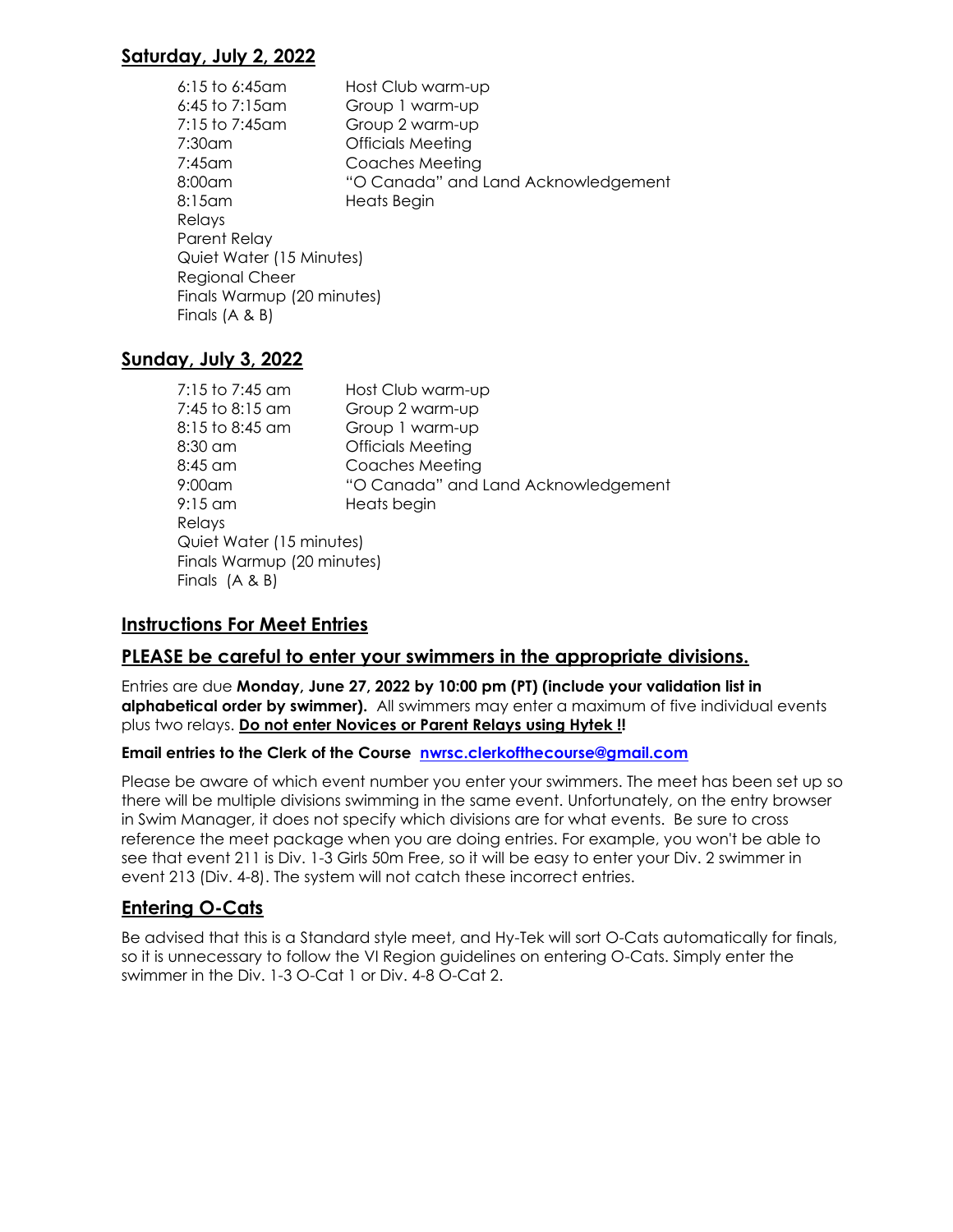## **Seeding**

#### **Please note seeding is different than most VI Region Meets.**

**Heats** will be seeded as follows:

Division 1-3 and O-Cat 1 will be seeded by times.

Division 4-8 and O-Cat 2 will be seeded by times.

**Finals** will be seeded by Division.

For example, in Heats, Event 101 Girls Div. 1-3 100 IM will seed swimmers based on time regardless of their age. You might see a Div. 1 swimmer competing against a Div. 3 swimmer of a relative speed.

## **Deck Entries and Scratches**

Deck entries will be done at the discretion of the Clerk of the Course. Deck entry swimmers will not be seeded. Fees will be added to the club fees. There are no refunds for Scratches.

All Deck Entries and Scratches must be submitted to the Clerk of the Course no later than:

- Friday 12:30 pm
- Saturday 7:15 am
- Sunday 8:15 am

Any deck entries for swimmers not already entered in the meet will require at a minimum the swimmers name, BCSSA number, division, birthdate, and event numbers. Use the attached Entry Changes form.

## **Novices**

Novice swimmers are highly encouraged and do not require an official entry. Coaches are expected to provide organizational assistance to their swimmers in the Marshalling Area for all Novice events.

There will be four 25 metre novice events including Fly, Breast, Back and Free. *A Novice is defined as a swimmer who takes 30 seconds or more to complete 25 meters of the pool in the specified stroke.* All Novice swimmers will get a reward after their swim. Times will not be recorded by the meet. Once a swimmer's 25m time for the specified stroke is less than 30 seconds, they are no longer considered a Novice for that stroke. Coaches are expected to time their own swimmers.

## **Relays**

Relay teams must include four swimmers. They can be a combination of "O" and "S" swimmers. All Relays will be Timed Finals.

Relay entries can be emailed any time before the meet to the Clerk of the Course (**[nwrsc.clerkofthecourse@gmail.com](mailto:nwrsc.clerkofthecourse@gmail.com)**). Changes or additional entries must be submitted to the Clerk of the Course no later than:

- Saturday 10:00 am
- Sunday 10:00 am

**Parent Relay** - Each person must complete a BCSSA Parent Relay registration form. Do not enter teams using Hytek. Submit all parent registrations to the Clerk of the Course by 10:00am on Saturday. The \$30.00 fee per team will be billed directly each club, which includes the BCSSA insurance. Registration/insurance form is attached.

## **Finals**

All swimmers must swim in Heats to qualify for Finals.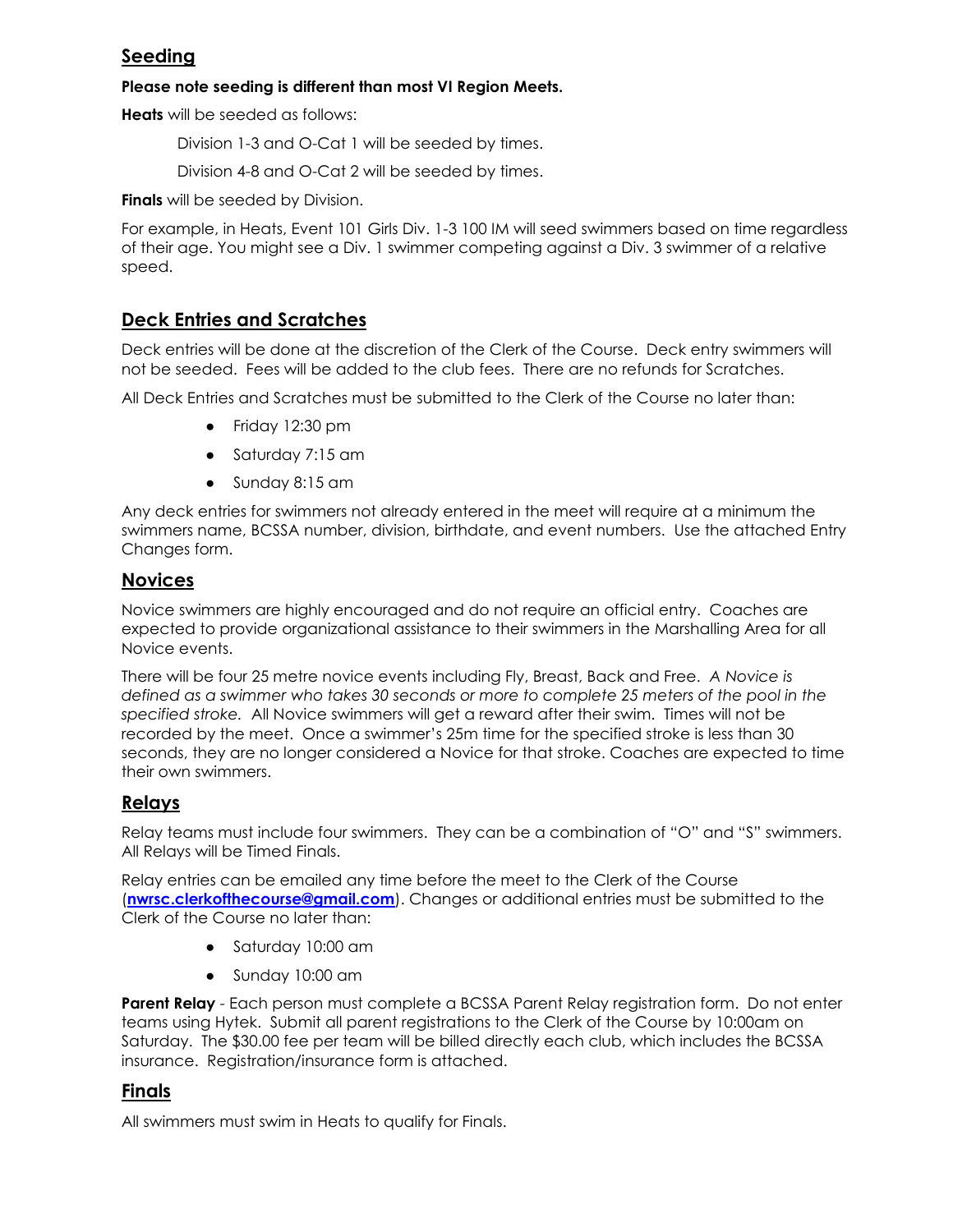## **Marshalling**

- All Relays will be marshalled.
- Coaches are expected to provide assistance with Div 1 to 3 Relays.
- Div 1-3 and O-Cat 1 individual heats will be marshalled.
- Div 4-8 and O-Cat 2 individual heats will **not** be marshalled.
- All Final events will be marshalled.
- There will be no cards for individual events.
- There will be no cards for relays.

#### **Disqualifications**

The following process will be used for disqualifications:

- The deck official writes up the infraction and turns in the DQ form to the Meet Referee.
- Meet Referee passes approved DQ form to the DQ Official who informs the appropriate Coach.
- Coach discusses the infraction with the swimmer.

#### **Fees**

- \$10.00 per individual event
- \$12.00 per team for relay events
- \$15.00 for deck entries based on space
- No charge for Novice events
- \$30.00 per team for parent relays

Fees are payable by e-transfer to **[treasurer@nwrsc.ca](mailto:treasurer@nwrsc.ca)** or by cheque payable to **Nanaimo White Rapids Swim Club** and should be given to the NWRSC President Kate Palmer, or the Clerk of the Course by **Sunday 12:00 p.m**. Please include all parent relay fees from your club with your meet fees.

#### **Disabled Swimmers**

Coaches must notify the Meet Manager and Meet Referee of any disabled swimmers during the Coaches meeting at the beginning of each day.

#### **Heat Sheets**

A limited supply of Nanaimo Invitational Swim Meet Heat Sheets will be sold at the concession for \$5.00 each on Friday afternoon, Saturday am and Sunday am. Heat sheets provided for sale will not have the Deck Entries or Scratches included. Heat Sheets will also be available online for download.

"Definitive" Event Sheet: After Scratches and Deck Entries have been completed, a "definitive event sheet" will be produced. Copies will be provided to Coaches and all Deck Officials.

#### **Timers**

Participating clubs are responsible for supplying timers for the entire meet. A sign-up sheet will be posted in the information area. An advanced copy will be emailed out to each club prior to the meet. Please ensure you have your spaces filled. Thank you!

#### **Timing System**

The Colorado System 6 timing system with two plungers and one stopwatch per lane will be utilized. There will be No Place Judges. If backup times must be used due to a touchpad failure then the following applies:

a) If the two plungers record the same time, the two identical times shall be the official time.

b) If two plungers are considered valid but do not record identical times, the times shall be averaged and rounded up to the next 100th.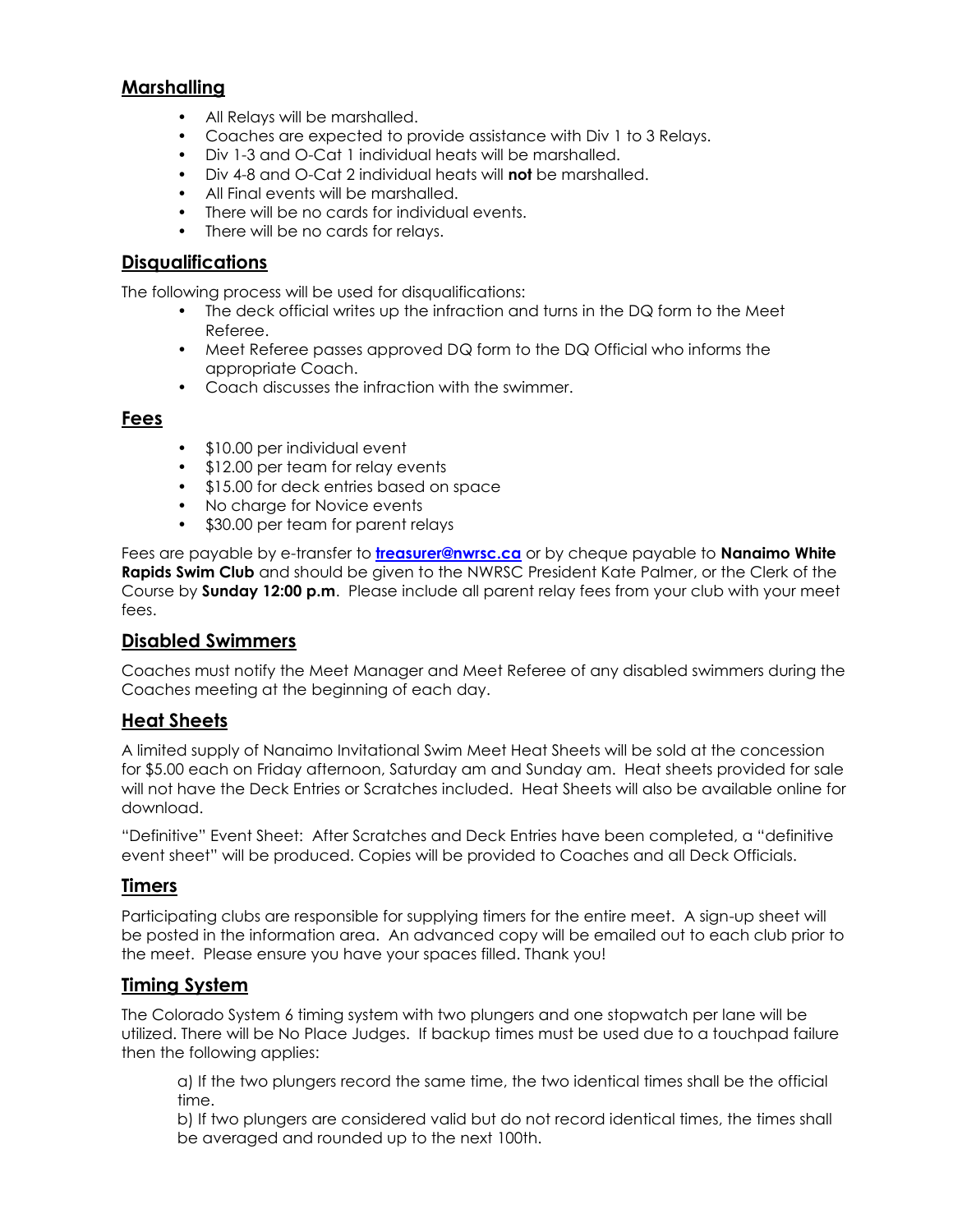c) If neither plunger is considered valid the recorded stopwatch time of the first, head timer or second, lane timer shall be the official time.

#### **Awards**

| 1st - 3rd  | Individual Medals: gold, silver and bronze |
|------------|--------------------------------------------|
| 4th - 12th | Individual Ribbons                         |
| Relays:    | Individual Ribbons: 1st, 2nd, and 3rd      |

Div. 1-8 and O-Cat swimmers will be eligible for medals and ribbons in both individual events and relays. Individual and Relay awards will be available for pick up at the end of the Meet.

Individual trophies will be awarded to the top male and female swimmer, in each division, with the highest point totals, based on placings during Finals.

## **Deck Food**

Deck food will be provided to Volunteers and Coaches.

#### **Please bring your own refillable water bottle.**

#### **Team Aquatics**

Team Aquatics is hoping to be on site with their pop-up store on Saturday, July 2, 2022. They usually have suits, goggles, caps, and other swim related gear.

## **Concession**

Concession hours are: Friday 12:30 pm Saturday Breakfast 6:30 am, Lunch 10:30 am Sunday Breakfast 7:00 am, Lunch 11:00 am Concession closes when finals start.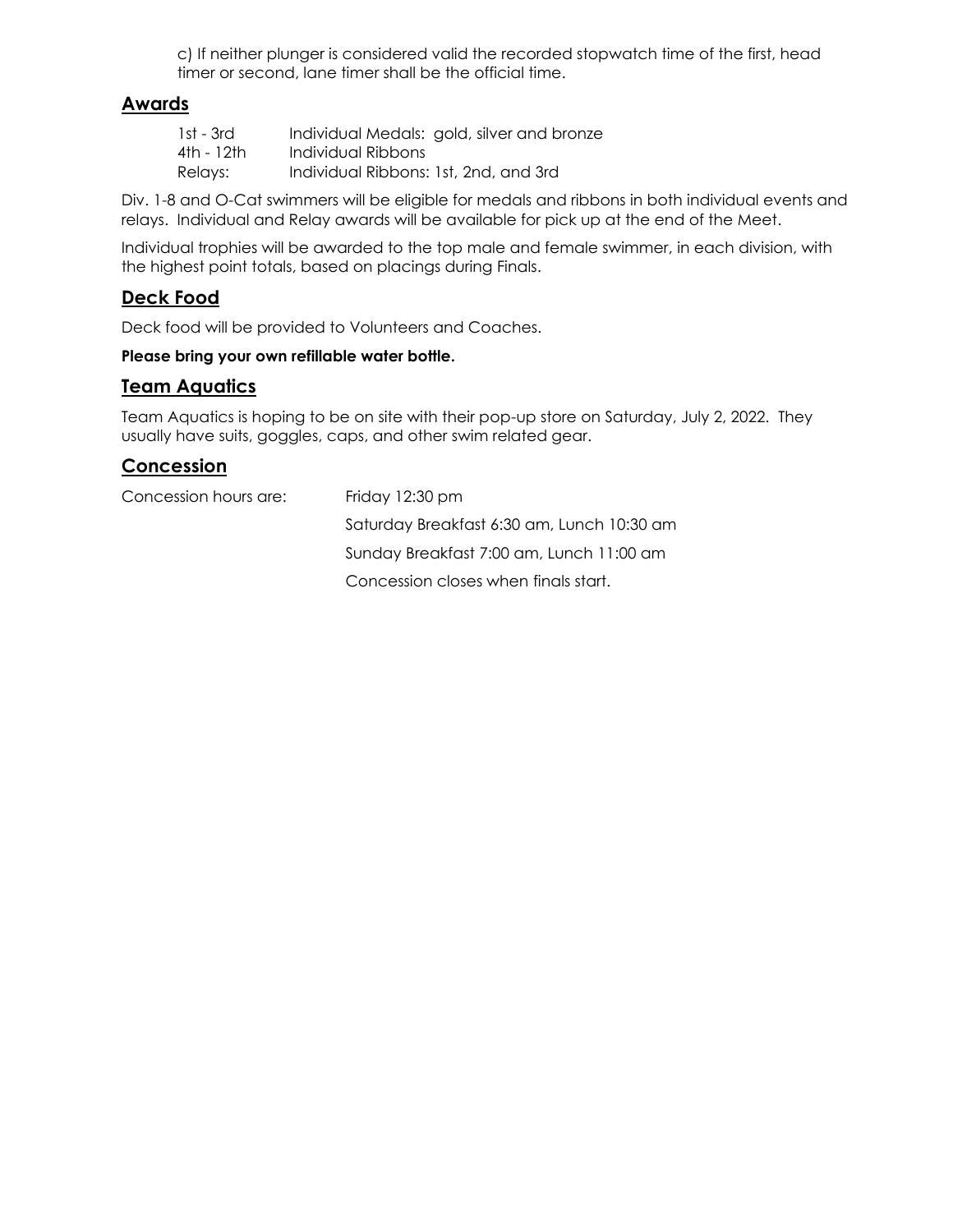#### **2022 NWRSC 56th INVITATIONAL SWIM MEET ORDER OF EVENTS**

#### **Friday Heats**

Event 101 – Girls Div. 1-3, O-Cat 1 - 100 IM Event 102 – Boys Div. 1-3, O-Cat 1 - 100 IM Event 103 – Girls Div. 4-8, O-Cat 2 - 200 IM Event 104 – Boys Div. 4-8, O-Cat 2 - 200 IM Event 105 – Girls Div. 1-3, O-Cat 1& S9 - 50 Freestyle Event 106 – Boys Div. 1-3, O-Cat 1& S9 - 50 Freestyle Event 107 – Girls Div. 4-8, O-Cat 2 - 50 Freestyle Event 108 – Boys Div. 4-8, O-Cat 2 - 50 Freestyle

#### **Friday Finals (Swum By Division)**

Event 101 – Girls Div. 1-3, O-Cat 1 - 100 IM Event 102 – Boys Div. 1-3, O-Cat 1 - 100 IM Event 103 – Girls Div. 4-8, O-Cat 2 - 200 IM Event 104 – Boys Div. 4-8, O-Cat 2 - 200 IM Event 105 – Girls Div. 1-3, O-Cat 1 & S9 - 50 Freestyle Event 106 – Boys Div. 1-3, O-Cat 1 & S9 - 50 Freestyle Event 107 – Girls Div. 4-8, O-Cat 2 – 50 Freestyle Event 108 – Boys Div. 4-8, O-Cat 2 – 50 Freestyle

#### **Saturday Heats**

Event  $201$  – Girls Div. 5-8, O-Cat  $2 - 50$  Butterfly Event  $202$  – Boys Div. 5-8, O-Cat  $2$  – 50 Butterfly Event 203 – Girls Div. 1-3, O-Cat 1 – 50 Backstroke Event 204 – Boys Div. 1-3, O-Cat 1 – 50 Backstroke Event 205 – Girls Div. 4-8, O-Cat 2 – 100 Backstroke Event 206 – Boys Div. 4-8, O-Cat 2 – 100 Backstroke Event 207 – Mixed 25 Backstroke (NOVICE) Event 208 – Mixed 25 Breaststroke (NOVICE) Event 209 – Girls Div. 1-3, O-Cat 1 – 50 Breaststroke Event 210 – Boys Div. 1-3, O-Cat 1 – 50 Breaststroke Event 211 – Girls Div. 4-8, O-Cat 2 – 100 Breaststroke Event 212 – Boys Div. 4-8, O-Cat 2 – 100 Breaststroke Event 213 – Girls Div. 1 200 Medley Relay (Final) Event 214 – Boys Div. 1 200 Medley Relay (Final) Event 215 – Girls Div. 2 200 Medley Relay (Final) Event 216 – Boys Div. 2 200 Medley Relay (Final) Event 217 – Girls Div. 3 200 Medley Relay (Final) Event 218 – Boys Div. 3 200 Medley Relay (Final) Event 219 – Girls O-Cat 1 200 Medley Relay (Final) Event 220 – Boys O-Cat 1 200 Medley Relay (Final) Event 221 – Girls Div. 4 200 Medley Relay (Final) Event 222 – Boys Div. 4 200 Medley Relay (Final) Event 223 – Girls Div. 5 200 Medley Relay (Final) Event 224 – Boys Div. 5 200 Medley Relay (Final) Event 225 – Girls Div. 6 200 Medley Relay (Final) Event 226 – Boys Div. 6 200 Medley Relay (Final) Event 227 – Girls Div. 7 200 Medley Relay (Final) Event 228 – Boys Div. 7 200 Medley Relay (Final) Event 229 – Girls O-Cat 2 200 Medley Relay (Final) Event 230 – Boys O-Cat 2 200 Medley Relay (Final) Event 231 – Girls Div. 8 200 Medley Relay (Final) Event 232 – Boys Div. 8 200 Medley Relay (Final)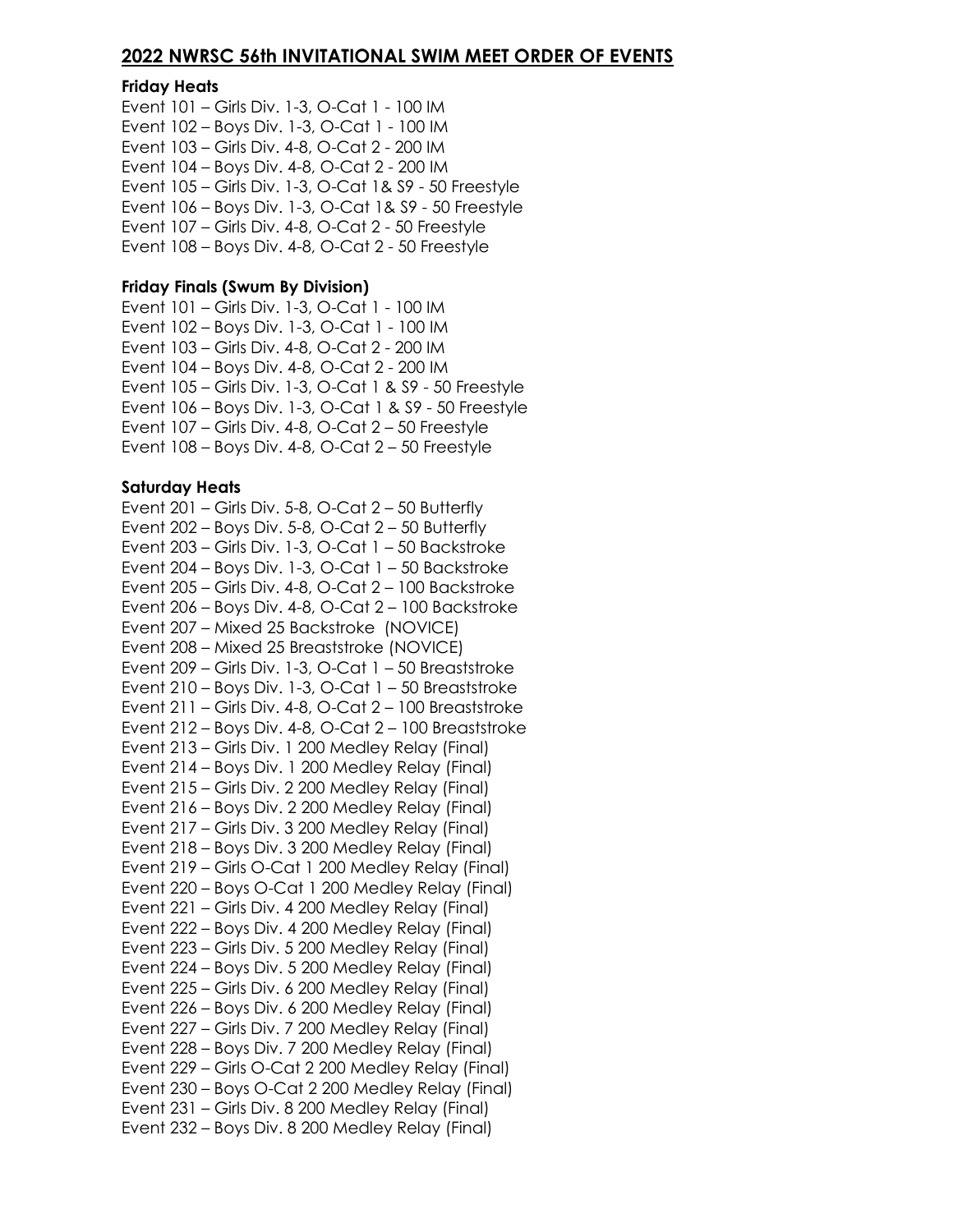#### **Saturday Finals (Swum By Division)**

Event 201 – Girls Div. 5-8, O-Cat 2 – 50 Butterfly Event  $202$  – Boys Div. 5-8, O-Cat  $2 - 50$  Butterfly Event 203 – Girls Div. 1-3, O-Cat 1 – 50 Backstroke Event 204 – Boys Div. 1-3, O-Cat 1 – 50 Backstroke Event 205 – Girls Div. 4-8, O-Cat 2 – 100 Backstroke Event 206 – Boys Div. 4-8, O-Cat 2 – 100 Backstroke Event 209 – Girls Div. 1-3, O-Cat 1 – 50 Breaststroke Event 210 – Boys Div. 1-3, O-Cat 1 – 50 Breaststroke Event 211 – Girls Div. 4-8, O-Cat 2 – 100 Breaststroke Event 212 – Boys Div. 4-8, O-Cat 2 – 100 Breaststroke

#### **Sunday Heats**

Event  $301$  – Girls Div. 1-4, O-Cat  $1 - 50$  Butterfly Event  $302$  – Boys Div. 1-4, O-Cat  $1 - 50$  Butterfly Event 303 – Girls Div. 5-8, O-Cat 2 – 100 Butterfly Event 304 – Boys Div. 5-8, O-Cat 2 – 100 Butterfly Event 305 – Mixed 25 Butterfly (NOVICE) Event 306 – Mixed 25 Freestyle (NOVICE) Event 307 – Girls Div. 1-3, O-Cat 1 – 100 Freestyle Event 308 – Boys Div. 1-3, O-Cat 1 – 100 Freestyle Event 309 – Girls Div. 4-8, O-Cat 2 – 100 Freestyle Event 310 – Boys Div. 4-8, O-Cat 2 – 100 Freestyle Event 311 – Girls Div. 1 200 Freestyle Relay (Final) Event 312 – Boys Div. 1 200 Freestyle Relay (Final) Event 313 – Girls Div. 2 200 Freestyle Relay (Final) Event 314 – Boys Div. 2 200 Freestyle Relay (Final) Event 315 – Girls Div. 3 200 Freestyle Relay (Final) Event 316 – Boys Div. 3 200 Freestyle Relay (Final) Event 317 – Girls O-Cat 1 200 Freestyle Relay (Final) Event 318 – Boys O-Cat 1 200 Freestyle Relay (Final) Event 319 – Girls Div. 4 200 Freestyle Relay (Final) Event 320 – Boys Div. 4 200 Freestyle Relay (Final) Event 321 – Girls Div. 5 200 Freestyle Relay (Final) Event 322 – Boys Div. 5 200 Freestyle Relay (Final) Event 323 – Girls Div. 6 200 Freestyle Relay (Final) Event 324 – Boys Div. 6 200 Freestyle Relay (Final) Event 325 – Girls Div. 7 200 Freestyle Relay (Final) Event 326 – Boys Div. 7 200 Freestyle Relay (Final) Event 327 – Girls O-Cat 2 200 Freestyle Relay (Final) Event 328 – Boys O-Cat 2 200 Freestyle Relay (Final) Event 329 – Girls Div. 8 200 Freestyle Relay (Final) Event 330 – Boys Div. 8 200 Freestyle Relay (Final)

#### **Sunday Finals (Swum By Division)**

Event  $301$  – Girls Div. 1-4, O-Cat  $1 - 50$  Butterfly Event  $302$  – Boys Div. 1-4, O-Cat  $1 - 50$  Butterfly Event 303 – Girls Div. 5-8, O-Cat 2 – 100 Butterfly Event 304 – Boys Div. 5-8, O-Cat 2 – 100 Butterfly Event 307 – Girls Div. 1-3, O-Cat 1 – 100 Freestyle Event 308 – Boys Div. 1-3, O-Cat 1 – 100 Freestyle Event 309 – Girls Div. 4-8, O-Cat 2 – 100 Freestyle Event 310 – Boys Div. 4-8, O-Cat 2 – 100 Freestyle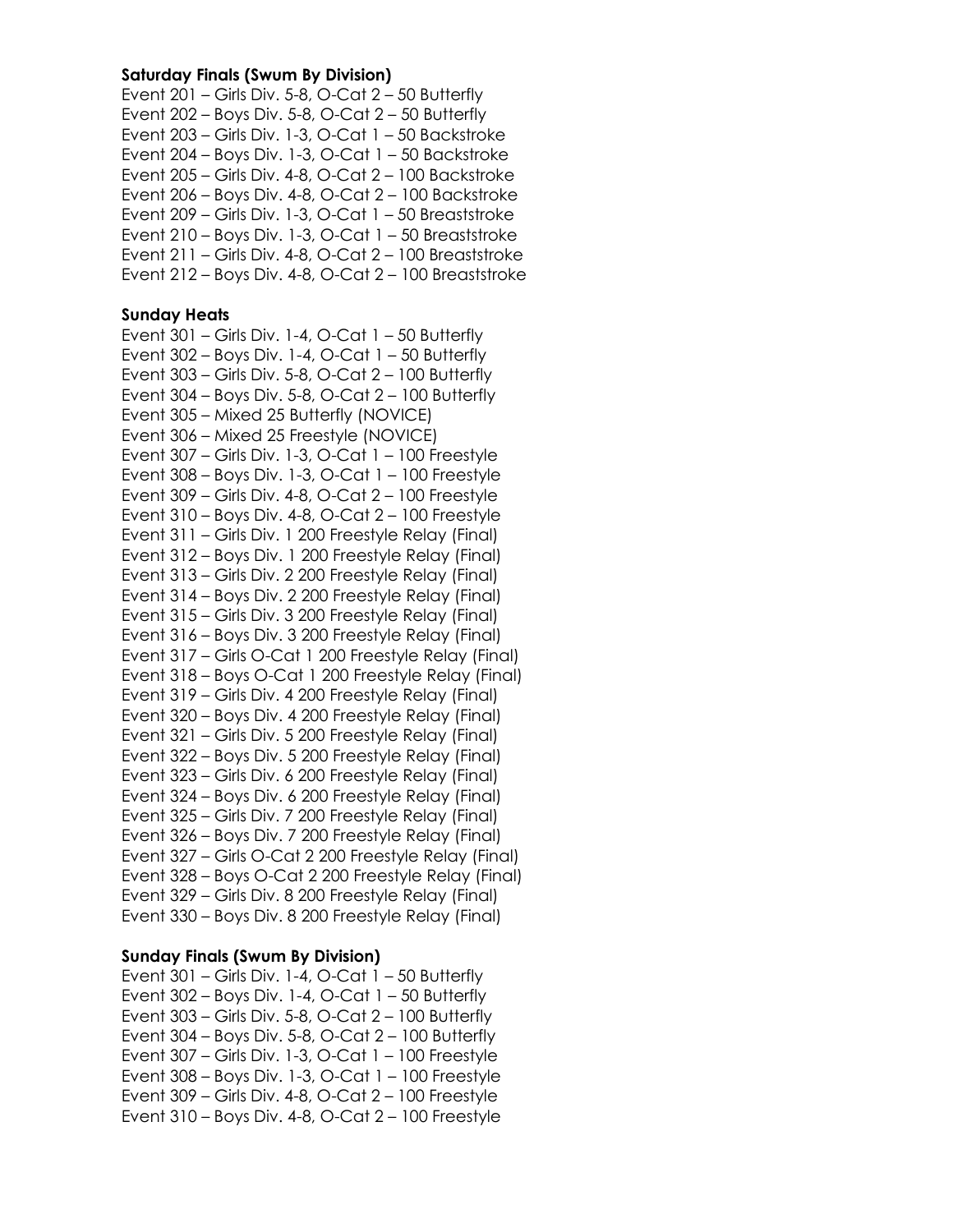## **Bowen Park**

Parking:

- Please only park in designated areas.
- There is overflow parking off Wall St. near the beach volleyball courts. Please do not park in the lot where the tennis courts are located.
- There is a map at the end of this document to help orientate attendees to the park. Please only park in green areas.

Trees:

• Please do not hang anything including hammocks from the trees as this is not permitted by the City of Nanaimo.

Tents:

• You are welcome to put up tents around the park during the event but please pay attention to the orange markings laying out where existing water lines are located in order to avoid accidentally puncturing one.

Overnight:

• Any items left on site over night are not the responsibility of the Nanaimo White Rapids Swim Club. There are often individuals travelling through the park during the night and early morning hours and as such, any belongings left on site are likely to be taken.

## **Accommodations**

## **HOTELS**

The Coast Bastion Inn 11 Bastion St 1-800-663-1144

Dorchester Hotel 70 Church Street 250-754-6835

Days Inn Nanaimo Harbourview 809 Trans Canada Highway 250-754-8171

Ramada Hotel 315 Rosehill Street 250-716-2009

**Travelodge** 96 Terminal Ave N 250-754-6355 1-800-667-0598

The Grand Hotel Nanaimo 4898 Rutherford Road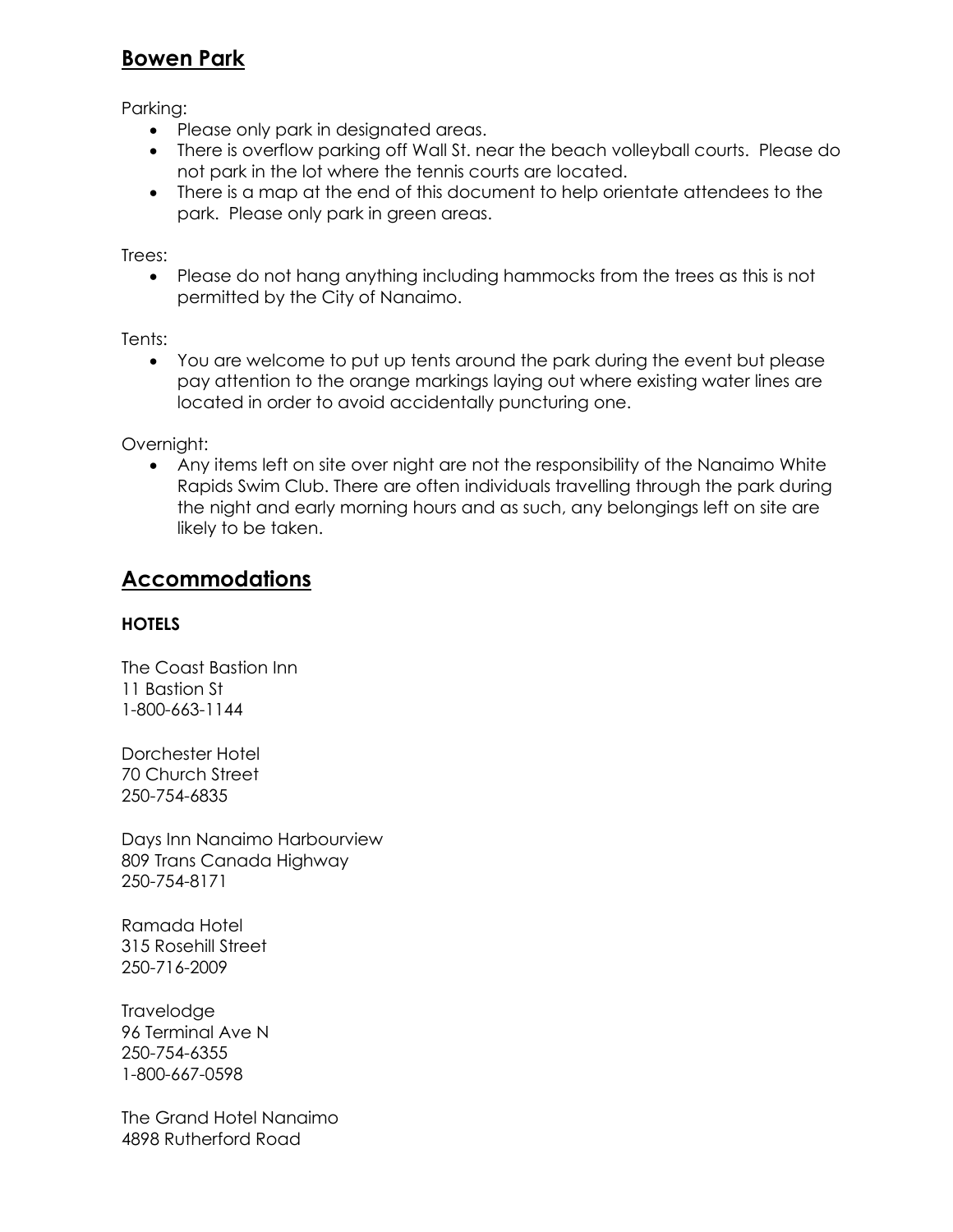250-758-3000

Inn On Long Lake 4700 Island Hwy N 250-758-1144

## **CAMPING**

Jinglepot RV Park and Campground 250-758-1614

Living Forest Oceanside Campground 250-755-1755

Westwood Lake RV Camping and Cabins 250-753-3922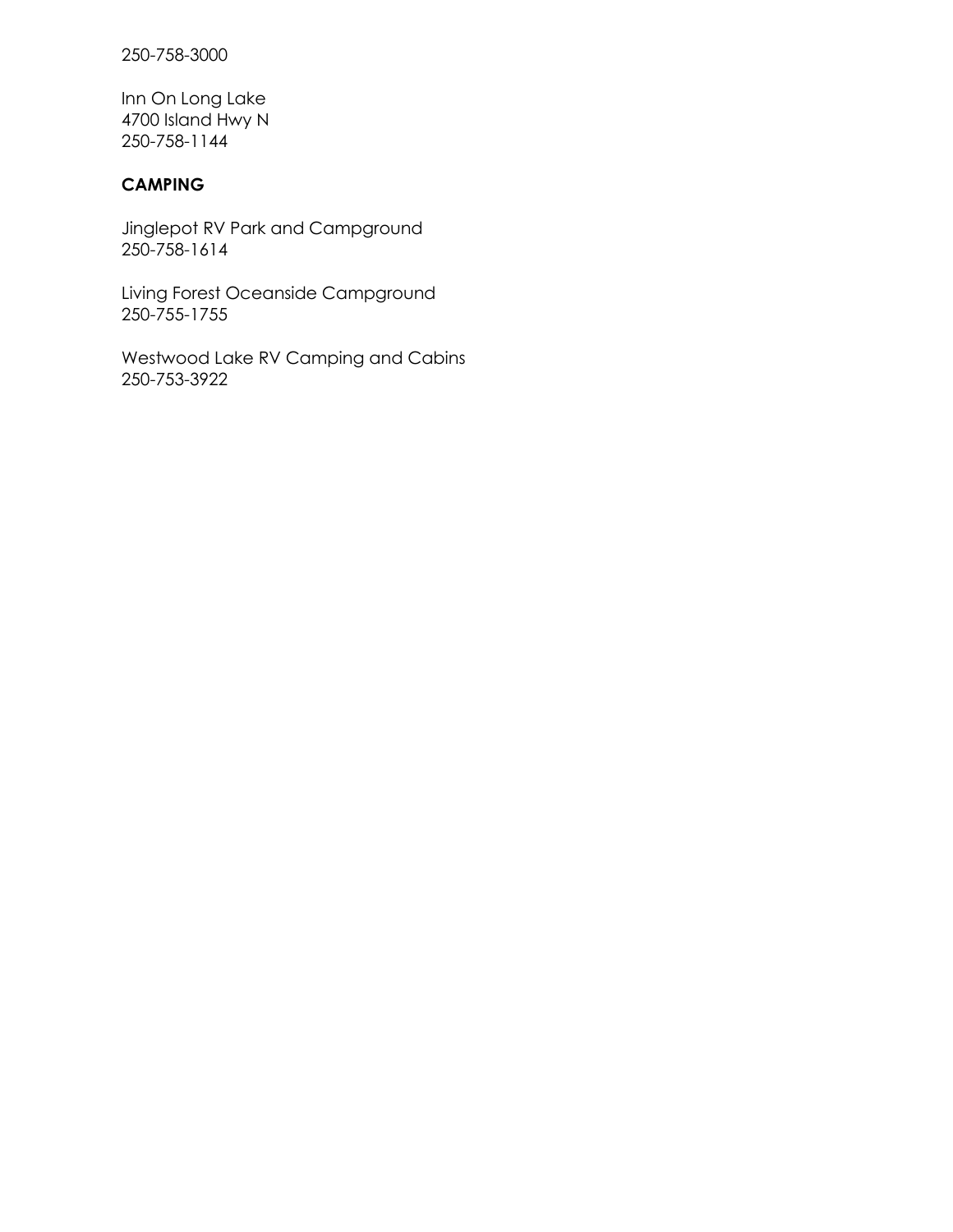# July 1, 2, & 3, 2022

# ENTRY CHANGES

 $Club:$ 

Coach's Name: \_\_\_\_\_\_\_\_\_\_\_\_\_\_\_\_\_\_\_\_\_\_\_\_\_\_\_\_\_\_\_\_\_\_\_\_\_

| <b>Swimmer's Name</b> | <b>Event Number</b> | <b>Check Box</b> |         |
|-----------------------|---------------------|------------------|---------|
|                       |                     | Entry            | Scratch |
|                       |                     |                  |         |
|                       |                     |                  |         |
|                       |                     |                  |         |
|                       |                     |                  |         |
|                       |                     |                  |         |
|                       |                     |                  |         |
|                       |                     |                  |         |
|                       |                     |                  |         |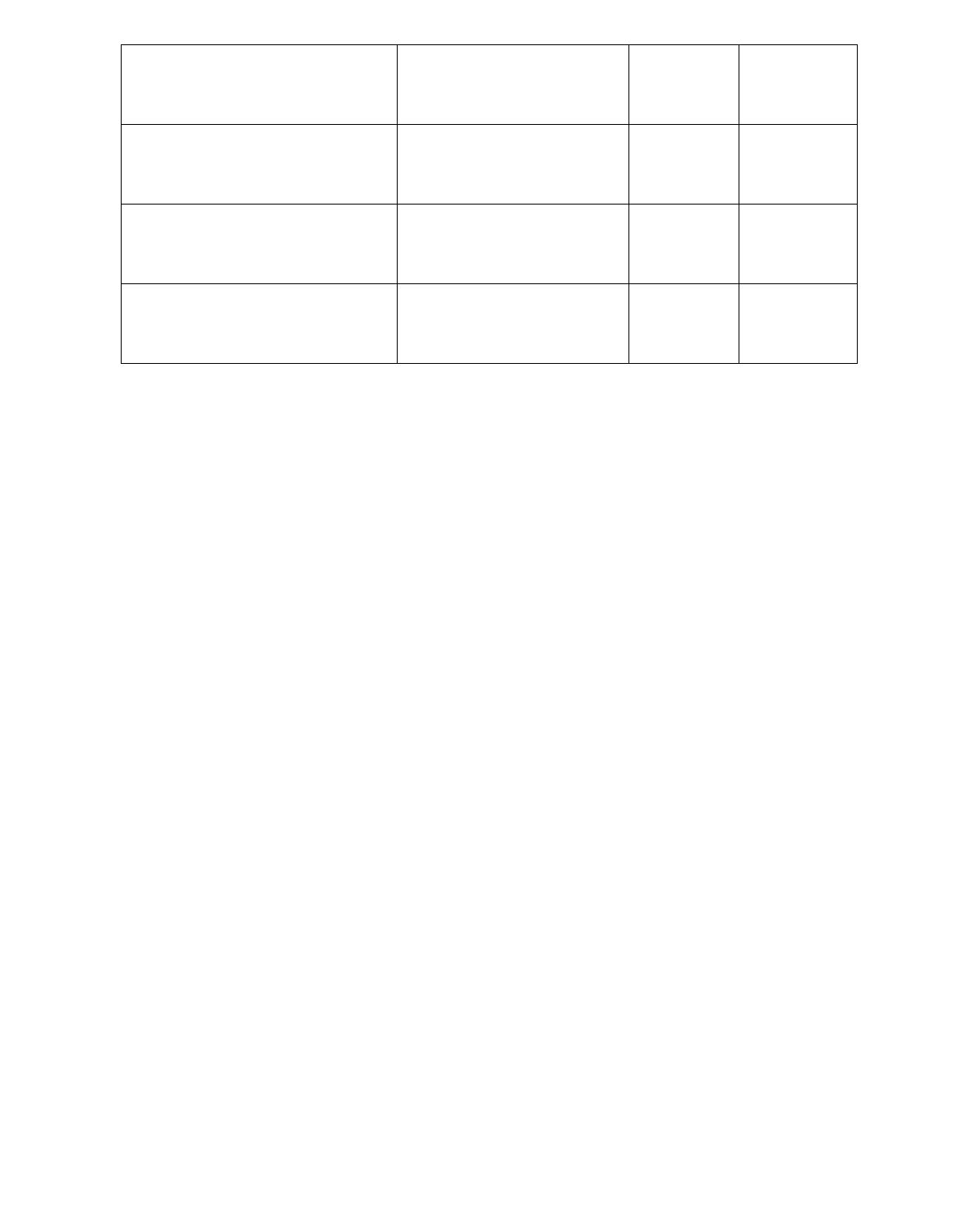## **BC Summer Swimming Association**

| Temporary "Parent Relay" Membership (Minimum Age: 19) |                                                                                       |
|-------------------------------------------------------|---------------------------------------------------------------------------------------|
|                                                       |                                                                                       |
|                                                       | <b>Note:</b> Only parents of registered BCSSA athletes can register in this category. |
|                                                       |                                                                                       |
| YES<br><b>NO</b>                                      | Have you been registered in this "Parent Relay" Membership Category Before?           |
|                                                       |                                                                                       |
|                                                       | Birthdate _________________________________Gender ______________________________      |
|                                                       |                                                                                       |
|                                                       |                                                                                       |
|                                                       | Home Tel ______________________________Other Tel _______________________________      |
|                                                       |                                                                                       |
|                                                       | Medical information pertinent to registration: _________________________________      |
|                                                       |                                                                                       |
|                                                       | I certify that the above information is correct to the best of my knowledge:          |
|                                                       |                                                                                       |
| Date: _________________________                       |                                                                                       |
|                                                       | This temporary membership is only valid for one aquatic/swim meet.                    |
| Club Hosting Meet: Nanaimo White Rapids Swim Club     |                                                                                       |
| Date: ____________________________                    |                                                                                       |
|                                                       |                                                                                       |

The BC Summer Swimming Association collects, uses and discloses your personal information for the purposes of verifying identity, registering swimmers, distributing BCSSA information, and fulfilling administrative and competitive functions of the aquatic programs within the BCSSA and its Member Clubs. It is a requirement of registration that the information be provided and, that it will only be used for the purposes indicated or purposes reasonable related. By your signature on this form you signify your consent to the collection, use and disclosure of your personal information to BCSSA and its Member Clubs in accordance with the BCSSA's Privacy Policy.

BCSSA Parent Relay Membership Form Revised: Jan-31-13